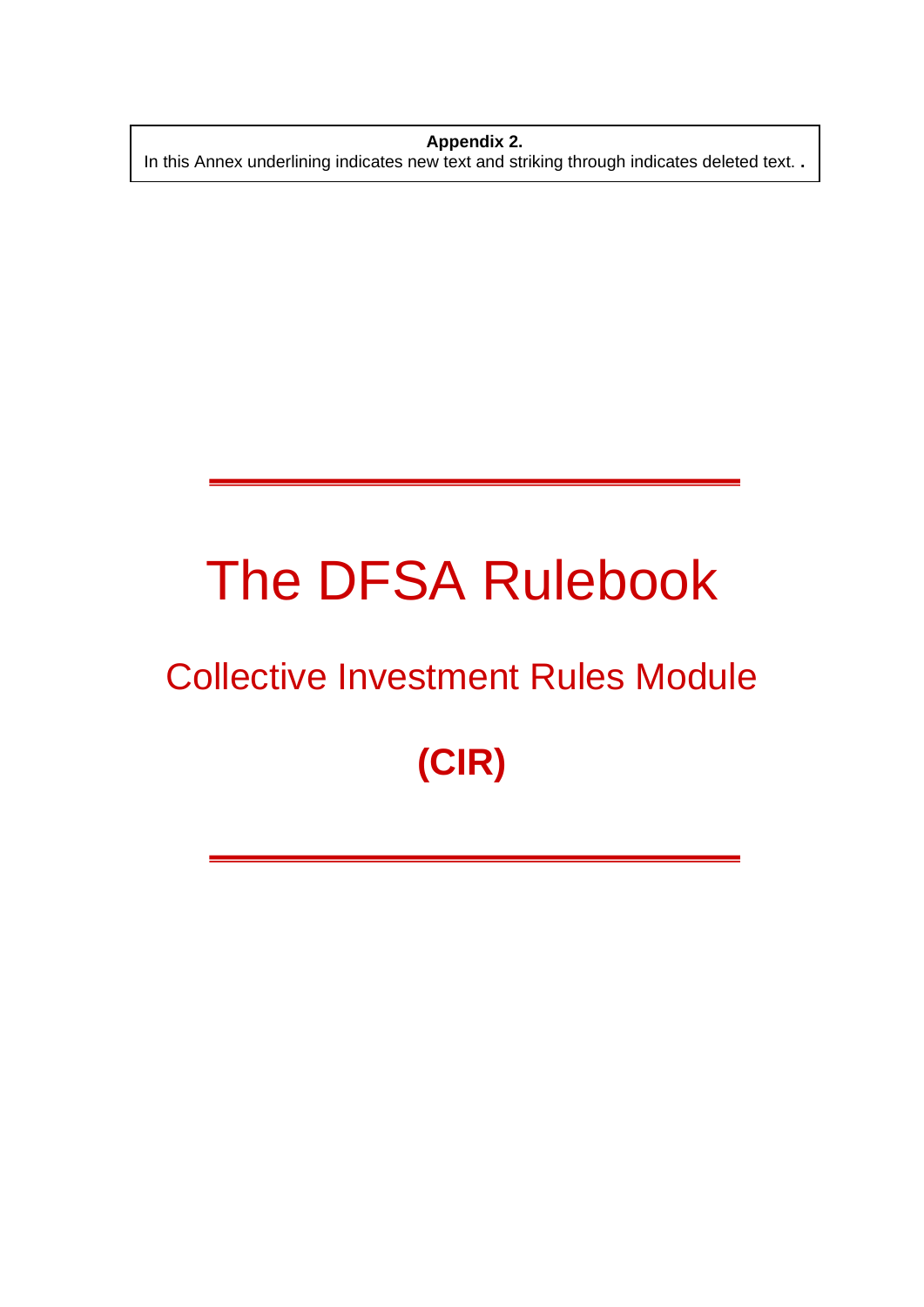# **21 FEES [Deleted]**

### **21.1 Application**

- **21.1.1** This chapter applies to:
	- (a) a Person seeking to register a Domestic Fund which is a Public Fund;
	- (b) an Operator of a Domestic Fund in relation to annual fees; and
	- (c) an Operator or in the case of an Investment Trust, the Trustee in relation to the winding up of its Domestic Fund or the transfer in whole or in part of the Fund's property to another body in accordance with the Law and Regulatory Law 2004.

#### **Guidance**

- 1. The Rules in respect of fees in this chapter relate to the Fund, whereas, the Rules in respect of fees in Chapter 7 of GEN relate to the Operator and Trustee as Authorised Firm's or as the Person applying to be the Operator or Trustee of a Fund.
- 2. Appendix 4 sets out the relevant fees and is subject to annual review and consequently may vary from one financial year to the next. Accordingly, following consultation, an amended Appendix will be issued in such cases.

### **21.2 General provisions**

- **21.2.1** Where a fee is payable for any application or notification to the DFSA, the application or notification will not be regarded as submitted until the fee and any supplementary fee has been paid in full.
- **21.2.2** Where an annual fee or supplementary fee in relation to ongoing supervision is due from any Person under a provision of these Rules, the Person must pay it by the date on which it becomes due. If he fails to do so then, without limiting the right of the DFSA to take any other action, the sum due shall be increased by 1% for each calendar month, or part of a calendar month, that it remains outstanding beyond the due date.

#### **Guidance**

 If a fee is not paid by the date on which it becomes due, the Person is in breach of a Rule and the DFSA is entitled to take action including, but not limited to, taking steps to withdraw authorisation to conduct one or more Financial Services.

**21.2.3** The DFSA may reduce, waive or refund all or part of any fee if it considers that, in the exceptional circumstances of a particular case, it would be equitable to do so.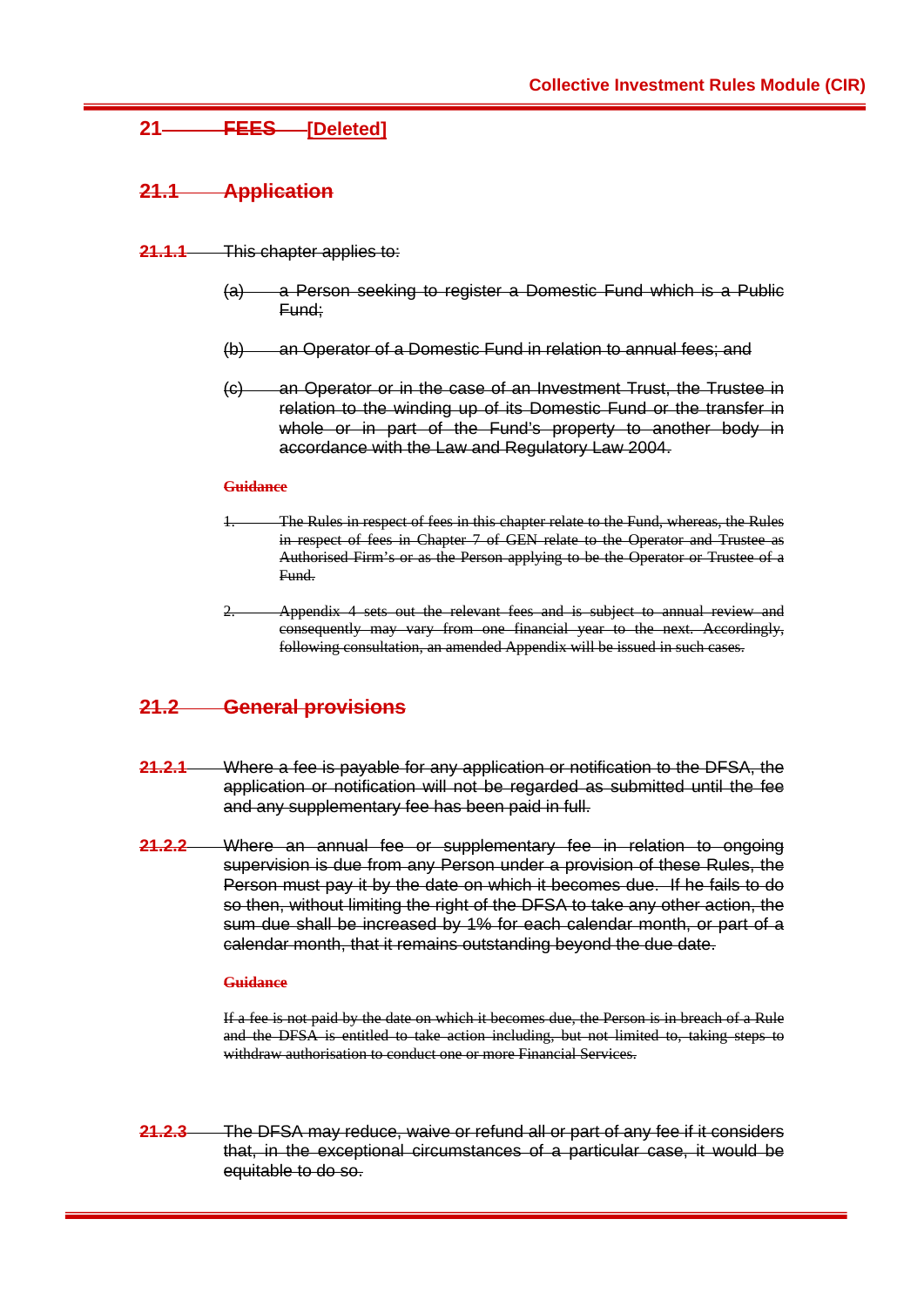- **21.2.4** (1) The DFSA may require a Person to pay to the DFSA a supplementary fee in circumstances where it expects to incur substantial additional costs in dealing with an application, notification or conducting ongoing supervision.
	- (2) In such cases the DFSA will notify the Person as soon as reasonably possible of the amount of the supplementary fee.

#### **Guidance**

- 1. A supplementary fee may be levied by the DFSA because it expects that certain applications or notifications will require more intensive scrutiny than others. An example is where the Operator delegates activities or out sources functions to an entity in another jurisdiction or to several entities in different jurisdictions where there are not or are not expected to be in place arrangements for co-operation between the DFSA and the relevant regulators in those jurisdictions.
- 2. A supplementary fee may also be levied by the DFSA in cases where the ongoing supervision of the Domestic Fund appears to the DFSA to be likely to cause it to incur substantial additional costs.

# **21.3 Registration and event fees for a fund**

- **21.3.1** The Operator or a Person proposing to be the Operator of a Domestic Fund which is a Public Fund must pay to the DFSA the applicable fee specified in section A4.1 and, as appropriate, any supplementary fee required by the DFSA, to register the Fund.
- **21.3.2** The Operator or, in the case of an Investment Trust, the Trustee of a Domestic Fund must pay to the DFSA the applicable fee specified in section A4.2 when seeking the DFSA's consent to winding up a Fund or transferring the property of a Fund to another body.

# **21.4 Annual fees for a fund**

- **21.4.1** The Operator must pay to the DFSA:
	- (a) the applicable fee specified in section A4.3; and
	- (b) any supplementary fee required by the DFSA.
- **21.4.2** (1) The initial annual fee must be paid by the Operator in full to the DFSA within 21 days of the date on which the registration is granted or the notification made.
	- (2) Subsequent annual fees must be paid in full to the DFSA on or before 1 January of any calendar year.

## **Guidance**

In regard to the payment of an annual fee on or before 1 January, invoices will be issued at least 21 days before that date.